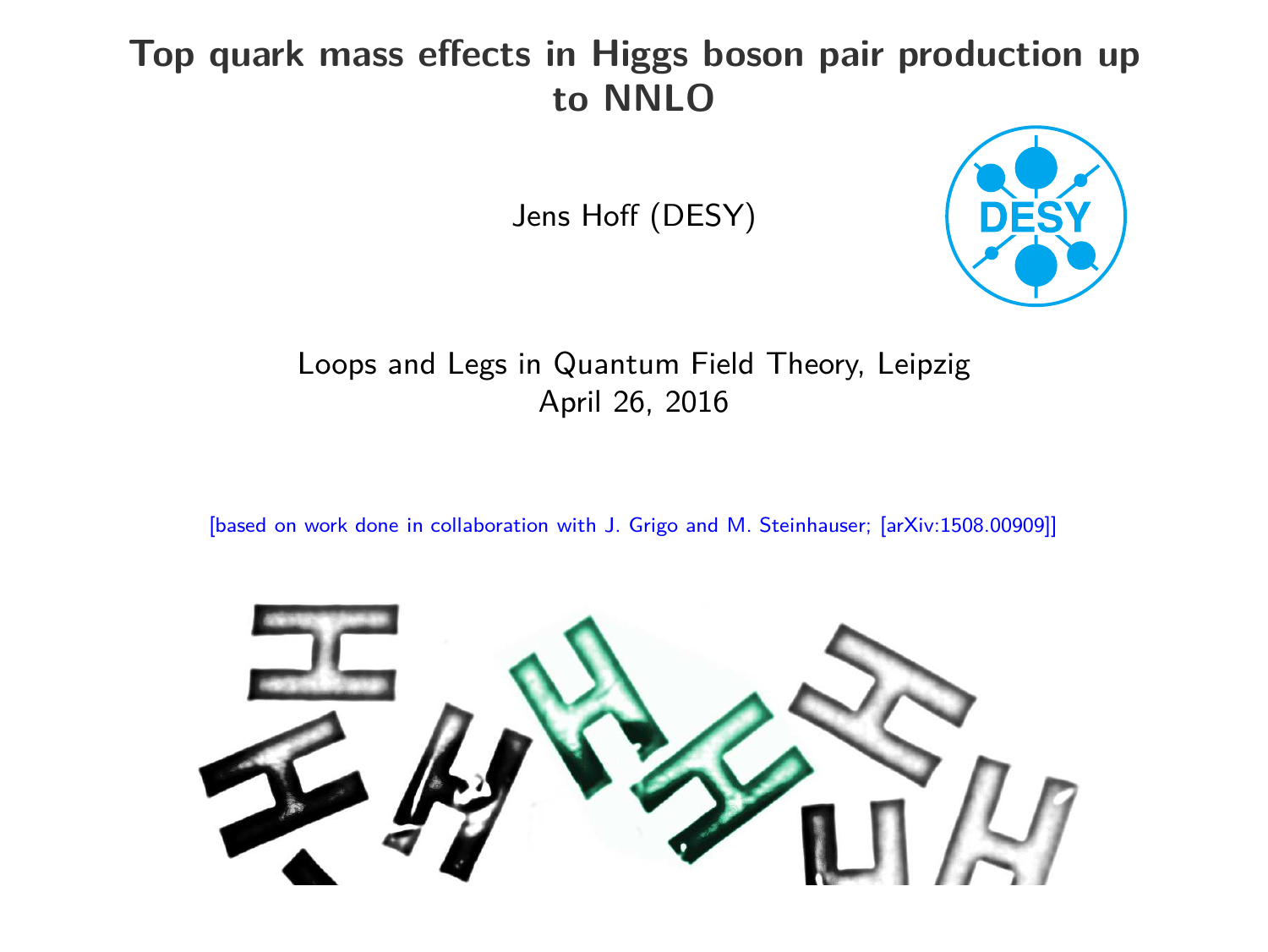- **[Motivation and introduction](#page-2-0)**
- **[Differential factorization](#page-6-0)**
- **[Soft-virtual approximation](#page-7-0)**
- **[Asymptotic expansion](#page-8-0)**

### **[Calculation](#page-10-0)**

### **[Results](#page-15-0)**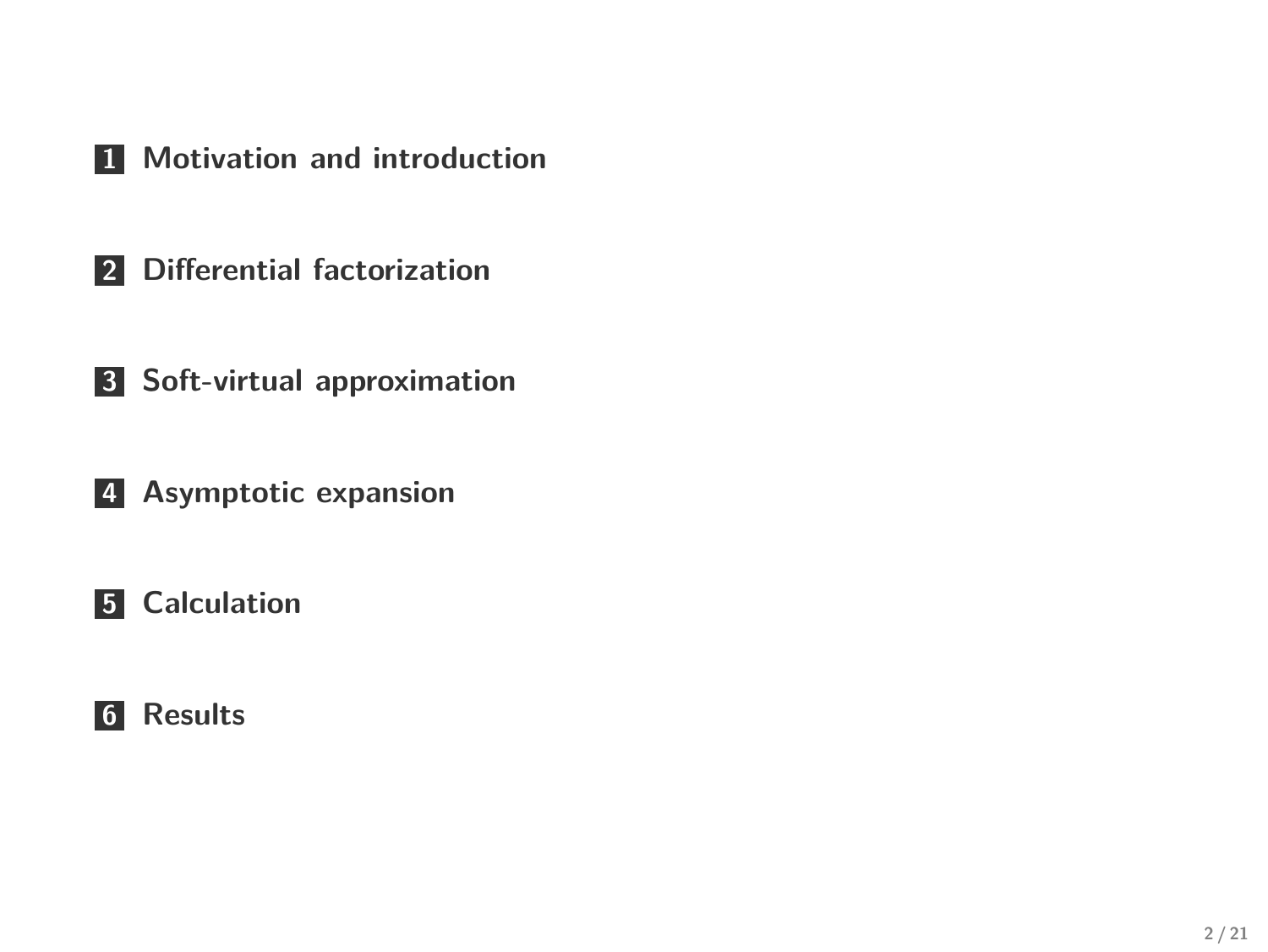## **Motivation**

**Higgs Potential in the Standard Model:**

$$
V(H) = \frac{1}{2}m_H^2H^2 + \lambda vH^3 + \frac{1}{4}\lambda H^4, \quad \lambda^{SM} = \frac{m_H^2}{2v^2} \approx 0.13, \quad v: \text{ Higgs vev.}
$$

<span id="page-2-0"></span>Verify mechanism of spontaneous symmetry breaking in the SM ■ Measure the Higgs self-coupling  $\Rightarrow$  sensitive process

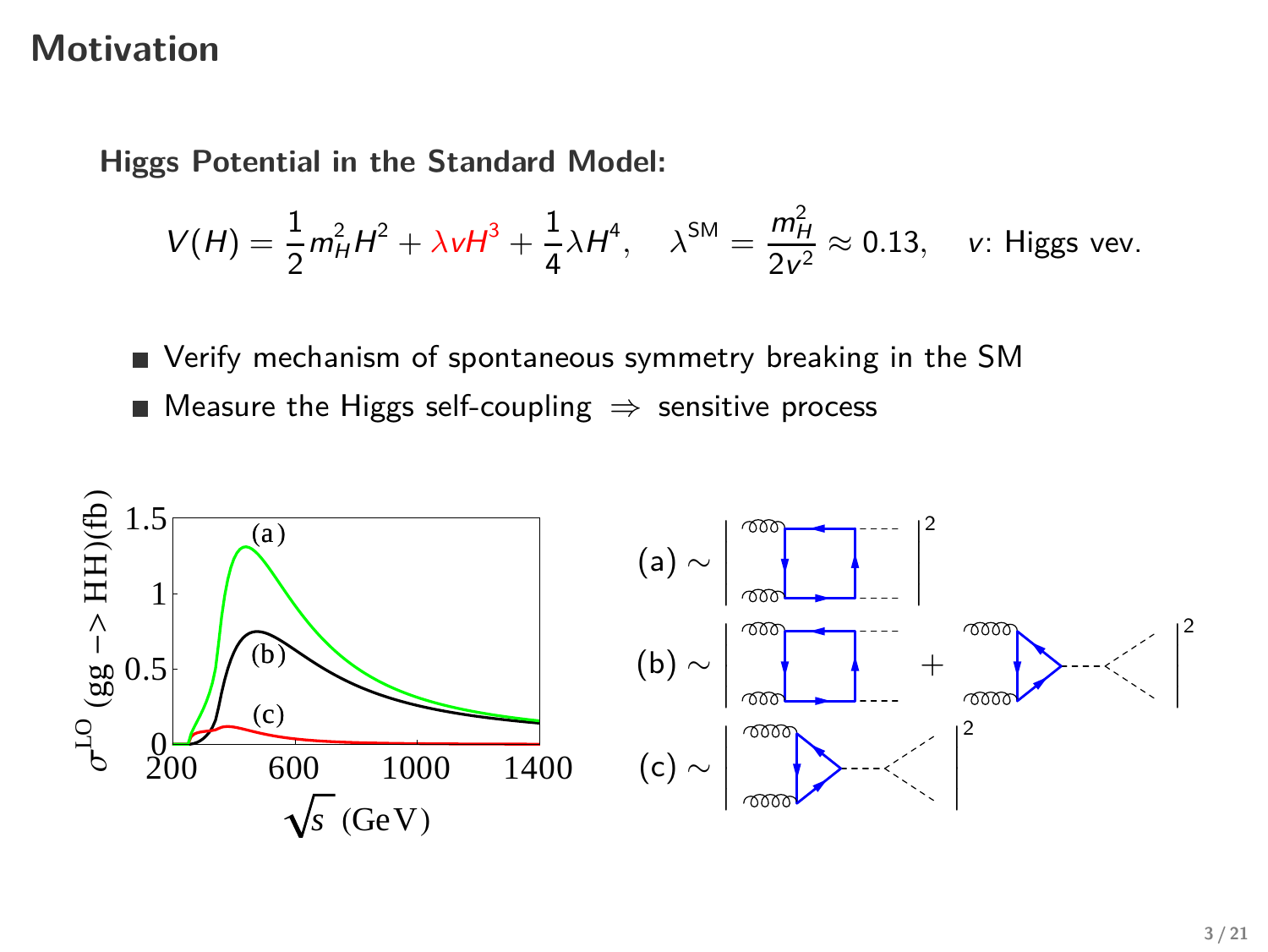## **Theory status**

Prospects for the LHC @ 14 TeV:

**b** $\overline{b}$ *γ*γ-channel, 600 fb<sup>-1</sup>:  $\lambda \neq 0$ [Baur, Plehn, Rainwater; '04]  $b\bar{b}\gamma\gamma$ -,  $b\bar{b}\tau^+\tau^-$ -channels: "promising";  $b\bar{b}W^{+}W^{-}$ -channel: "not promising" [Baglio, Djouadi, Gröber, Mühlleitner, Quevillon, Spira; '13]  $600\,{\rm fb}^{-1}$ :  $\lambda > 0$ ; 3000 fb $^{-1}$ :  $\lambda^{+30\%}_{-20\%}$  (ratio with Higgs cross section) [Goertz, Papaefstathiou, Yang, Zurita; '13] And many others, e.g.: [Dolan, Englert, Spannowsky; '12] [Papaefstathiou, Yang, Zurita; '13] [Barr, Dolan, Englert, Spannowsky; '13] [Barger, Everett, Jackson, Shaughnessy; '14] [Englert, Krauss, Spannowsky, Thompson; '15] [. . . ]

Until now: Higgs pair production not observed in  $b\bar{b}b\bar{b}$ - and  $bb\gamma\gamma$ -channels (as expected in the SM) [ATLAS; '15] [CMS; '15]

#### ⇒ **Wait for HL-LHC**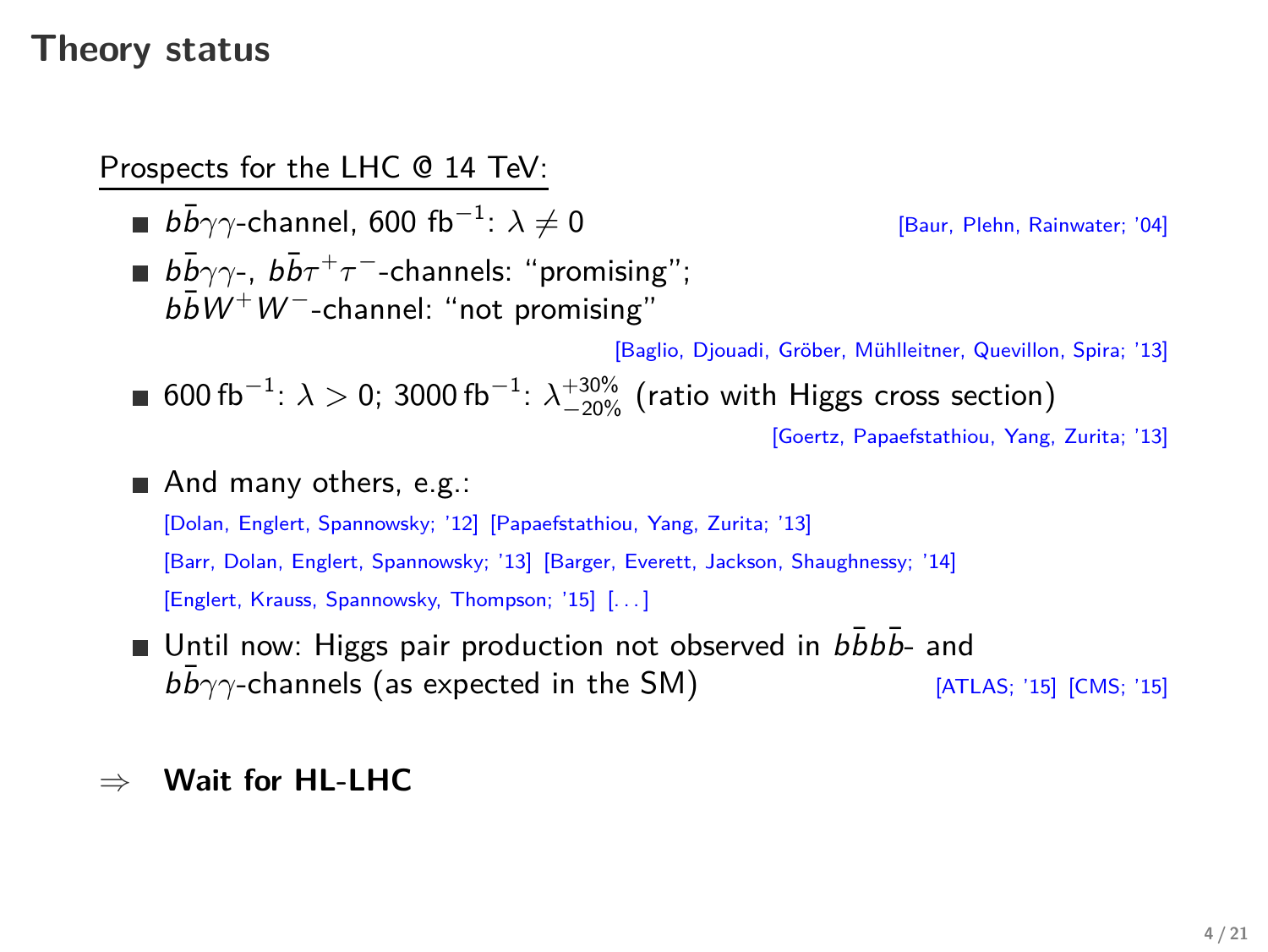### **Theory status**

Known since long:

**LO** result with exact  $M_t$  dependence [Glover, van der Bij; '88] [Plehn, Spira, Zerwas; '98] **NLO** result in  $M_t \to \infty$  limit [Dawson, Dittmaier, Spira; '98]

 $\sigma_H \approx 20^{\text{LO}}$  fb  $+ 20^{\text{NLO}, M_t \to \infty}$  fb for  $\sqrt{s_H} = 14$  TeV,  $\mu = 2m_H$ 

More recently:

■ NLO  $+$  NNLL  $(M_t \rightarrow \infty) \approx$  NLO  $+20\%$  [Shao, Li, Li, Wang; '13] ■ NNLO w/ or w/o soft-virtual approx.  $(M_t \to \infty) \approx NLO + 20\%$ 

[de Florian, Mazzitelli; '13]

- $\mathcal{O}\big(1/M_t^8\big)$  corrections at NLO  $\approx$  NLO  $+10\%$  [Grigo, JH, Melnikov, Steinhauser; '13]
- NLO real exact in  $M_t$ , NLO virt. for  $M_t \to \infty \approx NLO 10\%$

[Maltoni, Vryonidou, Zaro; '14]

- Cross-check of virtual NNLO corrs.; NNLO matching coefficient for  $ggHH$ -coupling  $\approx$  NNLO  $+1\%$  [Grigo, Melnikov, Steinhauser; '14]
- Improved  $\mathcal{O}(1/M_t^{12})$  NLO,  $\mathcal{O}(1/M_t^4)$  NNLO soft-virt. corrections (this talk) [Grigo, JH, Steinhauser; 15']
- NLO full  $M_t$  result (cf. previous talk by Matthias)

[Borowka, Greiner, Heinrich, Jones, Kerner, Schlenk, Schubert, Zirke; '16]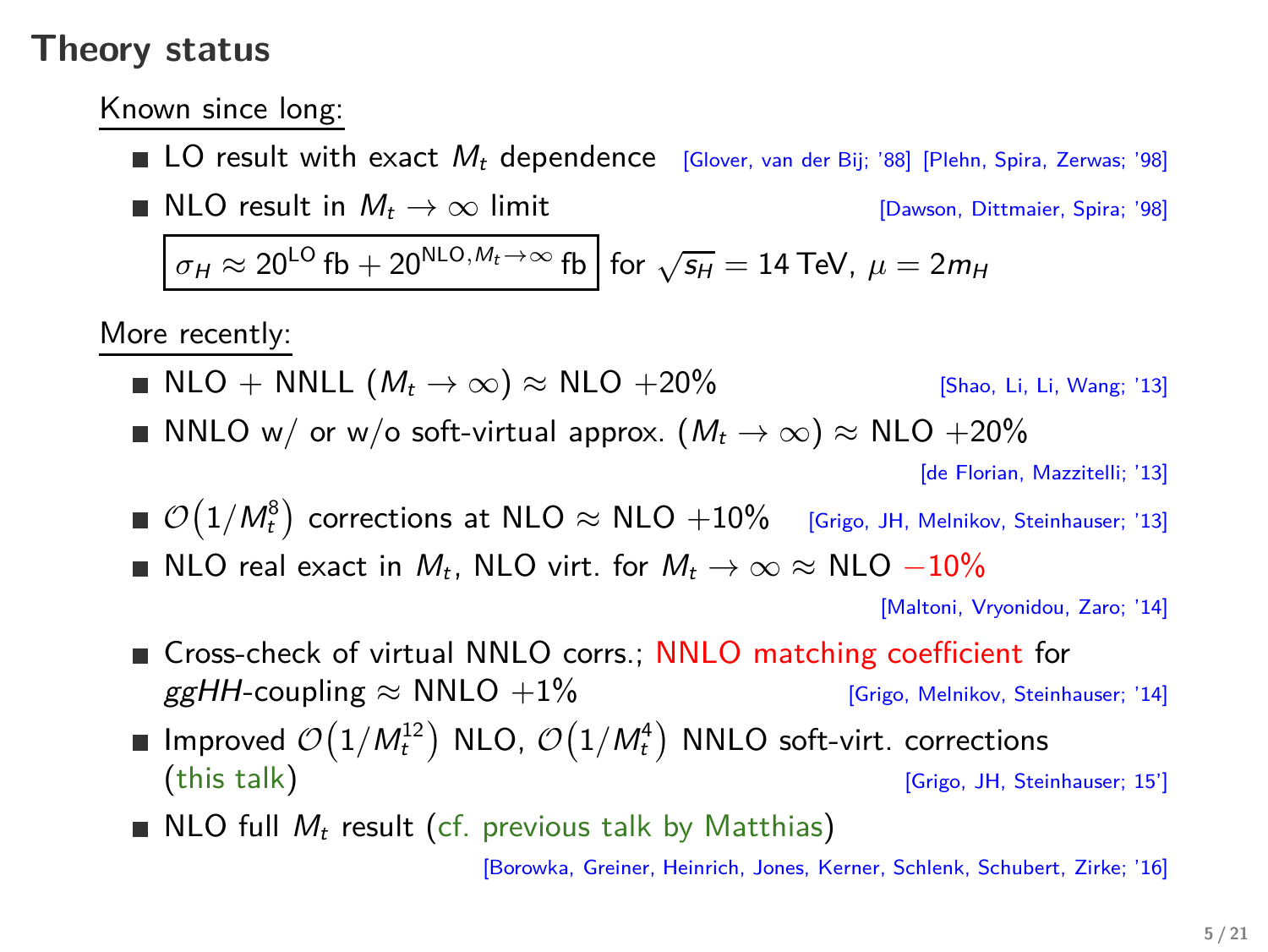# **Generalities**

- Operate on full-theory diagrams at NLO and NNLO
- Virt. corrs. in two independent calculations:
	- $\blacksquare$  amplitude (differential; 2-/3-loop)
	- forward scattering (total; 4-/5-loop)
- Real corrs.: only via forward scattering at NLO
- Perform expansion for  $M_t \to \infty$ ; improve upon effective theory results for NLO [Dawson, Dittmaier, Spira; '98], NNLO [de Florian, Mazzitelli; '13] (not expected to be valid for  $\sqrt{s} \gtrsim M_t$ )
- **Example 2** Laporta reduction to master integrals for the "soft" subdiagrams
- Remaining "hard" massive tadpoles via MATAD
- Master integrals as series around  $\sqrt{s} = 2m_H$

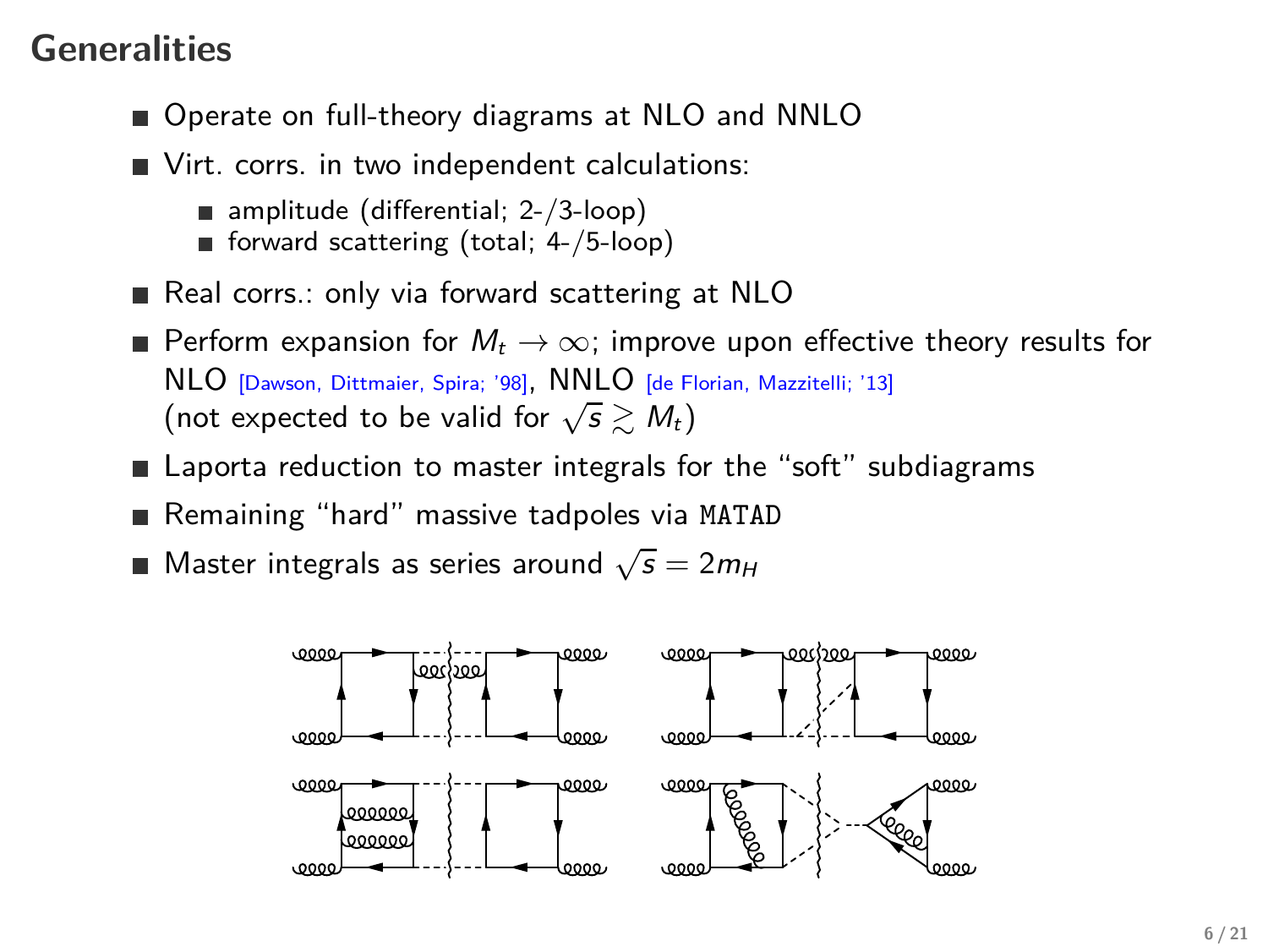# **Differential factorization**

Factorization of the LO result exact in  $M_t$  for:

**Total cross section**

$$
\sigma^{(i)} = \Delta^{(i)} \sigma_{\text{exact}}^{(0)} = \frac{\sigma_{\text{exact}}^{(0)}}{\sigma_{\text{exp}}^{(0)}} \int_{4m_H^2}^s dQ^2 \frac{d\sigma_{\text{exp}}^{(i)}}{dQ^2}
$$
\nwith 
$$
\Delta^{(i)} = \frac{\sigma_{\text{exp}}^{(i)}}{\sigma_{\text{exp}}^{(0)}}, \quad \sigma_{\text{exp}}^{(i)} = \sum_{n=0}^N c_n^{(i)} \rho^n, \quad \rho = \frac{m_H^2}{M_t^2}
$$

**Differential cross section**

<span id="page-6-0"></span>
$$
\sigma^{(i)} = \int_{4m_H^2}^s dQ^2 \frac{\left(\frac{d\sigma_{\text{ex}}^{(0)}}{dQ^2}\right)}{\left(\frac{d\sigma_{\text{ex}}^{(0)}}{dQ^2}\right)} \frac{d\sigma_{\text{exp}}^{(i)}}{dQ^2}
$$

"Cure" the invalidity of the  $M_t\to\infty$  expansion for the large- $Q^2$  region

- Virt. corrs. via amplitude: access to  $Q^2$ -dependence  $\sim \delta\!\left(s Q^2\right)$
- Real corrs. via optical theorem (naively): only total cross section
- $\Rightarrow$  Use the soft-virtual approximation [de Florian, Mazzitelli; '12]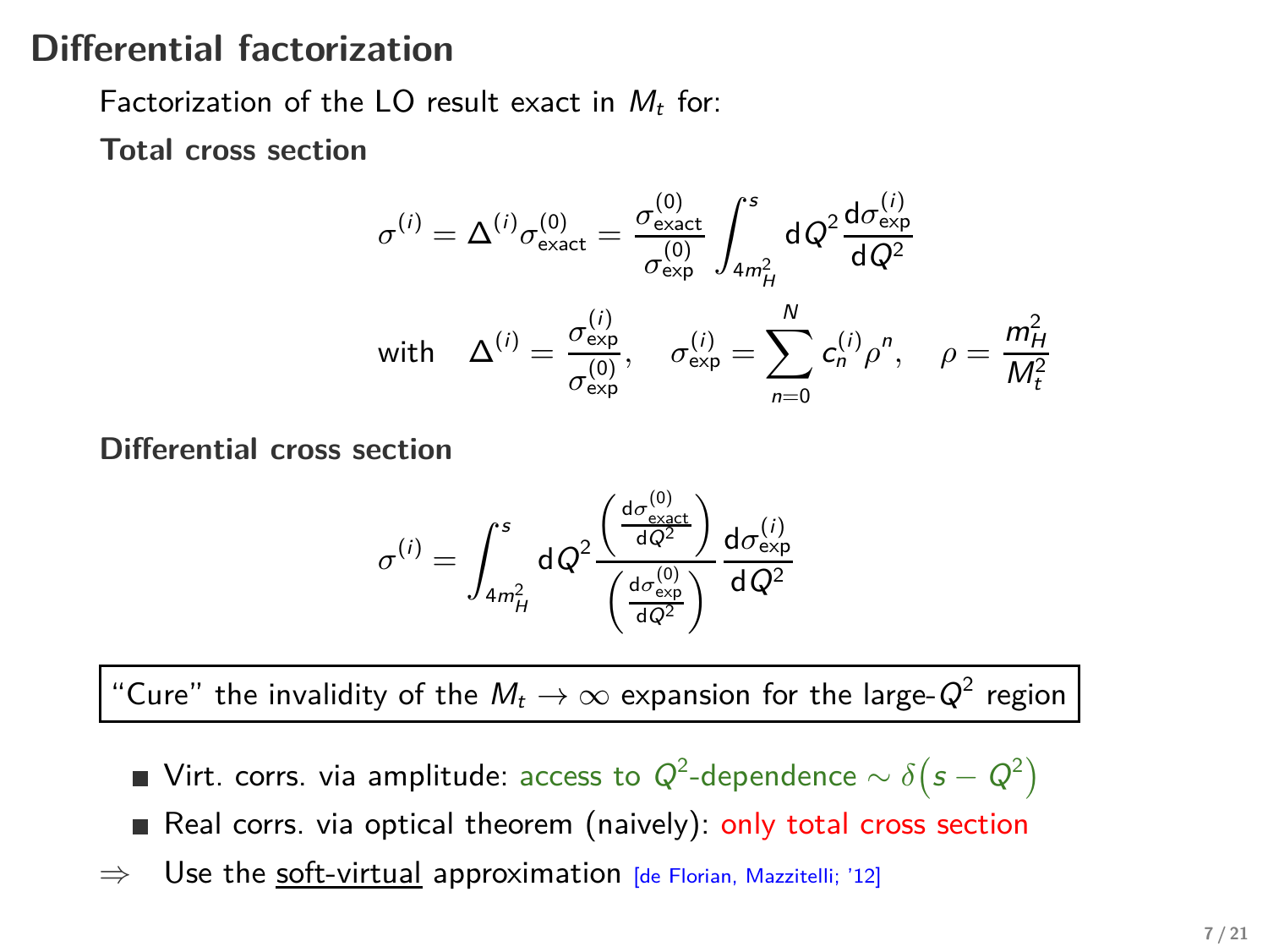### **Soft-virtual approximation**

Split *σ* into its contributions (works also for d*σ/*dQ<sup>2</sup> ):

$$
\sigma = \sigma^{\text{virt+ren}} + \sigma^{\text{real+split}} = \text{finite}
$$

$$
= \underbrace{\Sigma_{\text{div}} + \Sigma_{\text{fin}} + \Sigma_{\text{soft}} + \Sigma_{\text{hard}}}_{=\Sigma_{\text{sy}} = \text{finite}} + \underbrace{\Sigma_{\text{hard}}}{=\Sigma_{\text{H}} = \text{finite}}
$$

 $\blacksquare$   $\Sigma_{\text{div}}$  universal for color-less final state [de Florian, Mazzitelli; '12]

Compute  $\sigma^{\text{virt+ren}}$  as  $\rho$ -expansion п

Solve  $\sigma^{\mathsf{virt+ren}} = \Sigma_{\mathsf{div}} + \Sigma_{\mathsf{fin}}$  for  $\Sigma_{\mathsf{fin}}$ 

 $\blacksquare$  Σ<sub>div</sub> and Σ<sub>soft</sub> (soft coll. counterterms + soft real corrs.)  $\sim$  exact  $\sigma^{\textsf{LO}}$  (include  $M_t$  effects)

<span id="page-7-0"></span>
$$
Q^{2} \frac{d\sigma}{dQ^{2}} = \sigma^{LO} zG(z) \quad \text{with} \quad z = \frac{Q^{2}}{s}, \quad G(z) = G_{SV}(z) + G_{H}(z)
$$

$$
\sigma_{(SV)} = \int_{1-\delta}^{1} dz \sigma^{LO}(zs) G_{(SV)}(z) \quad \text{with} \quad \delta = 1 - \frac{4m_{H}^{2}}{s}
$$

 $G_{SV}^{(i)}(z)$  constructed from  $\sigma_{fin}^{(i)}$  and  $\sigma^{LO}$  only [de Florian, Mazzitelli; '12] [Grigo, JH, Steinhauser; '15]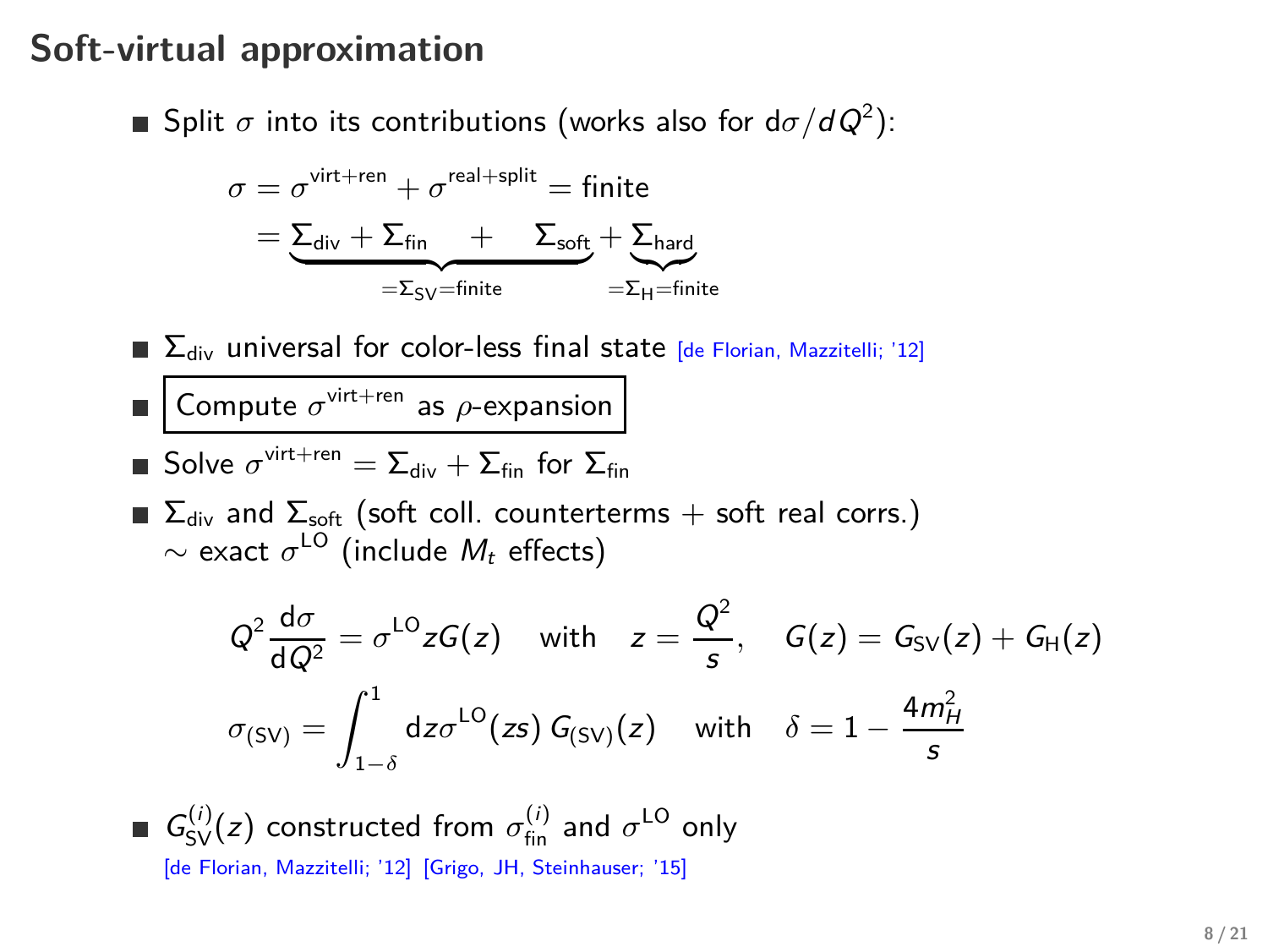### **Asymptotic expansion**

- Expand at integrand level for all contributing regions (scalings of loop momenta)
	- ≡ series expansion in analytic result
- Hierarchy:  $M_t^2 \gg s$ ,  $m_H^2 \Rightarrow$  series in  $\rho = m_H^2/M_t^2$
- Effectively reduce number of loops and scales
- Here: regions correspond to subgraphs (in general more than one)
- Hard mass expansion: subgraphs must contain all heavy lines

#### <span id="page-8-0"></span>**Example: NLO real with one region**

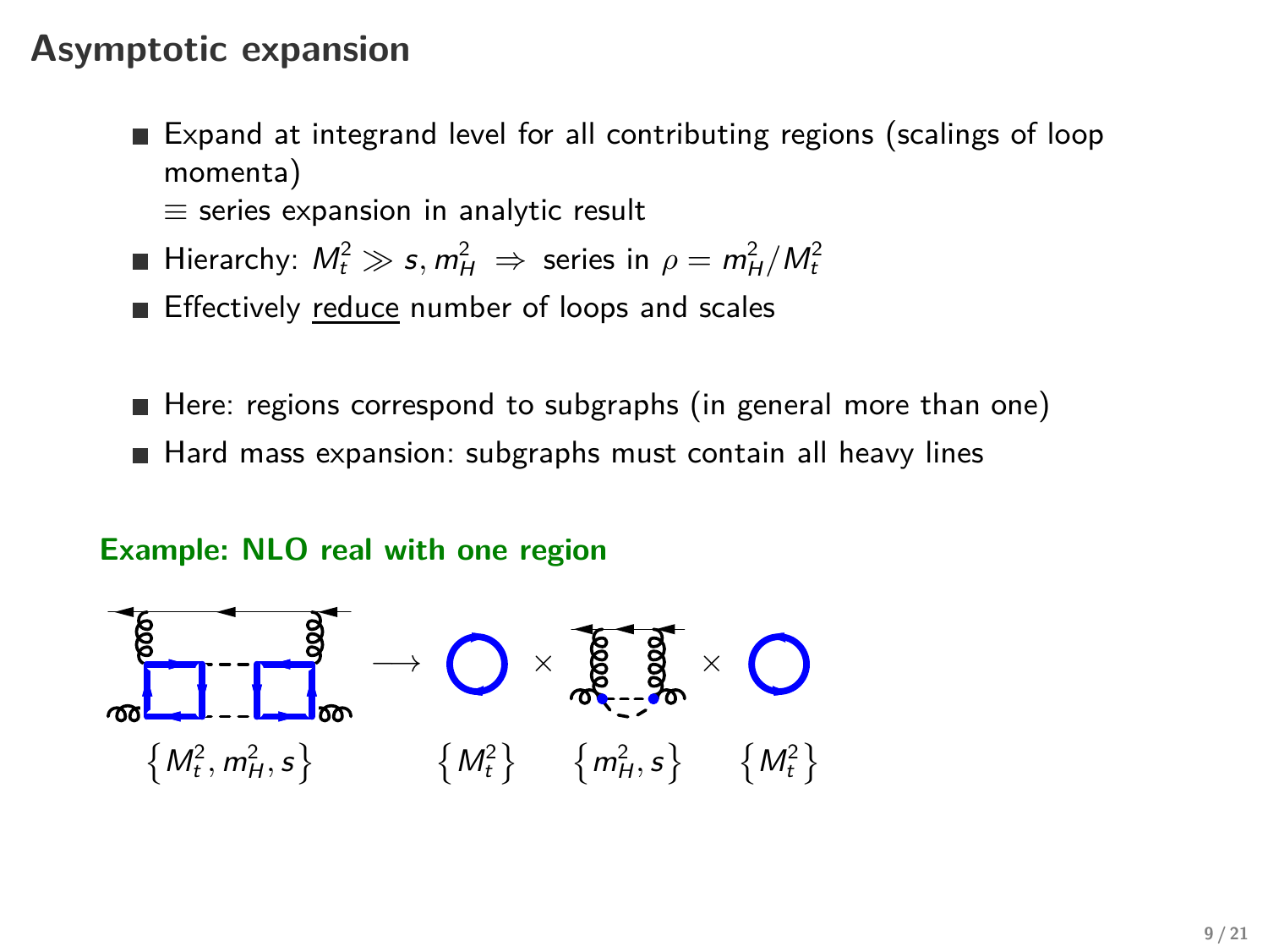## **Asymptotic expansion**

- Expand at integrand level for all contributing regions (scalings of loop momenta)
	- $\equiv$  series expansion in analytic result
- Hierarchy:  $M_t^2 \gg s$ ,  $m_H^2 \Rightarrow$  series in  $\rho = m_H^2/M_t^2$
- Effectively reduce number of loops and scales
- Here: regions correspond to subgraphs (in general more than one) Hard mass expansion: subgraphs must contain all heavy lines

#### **Example: NLO virt. with two regions**

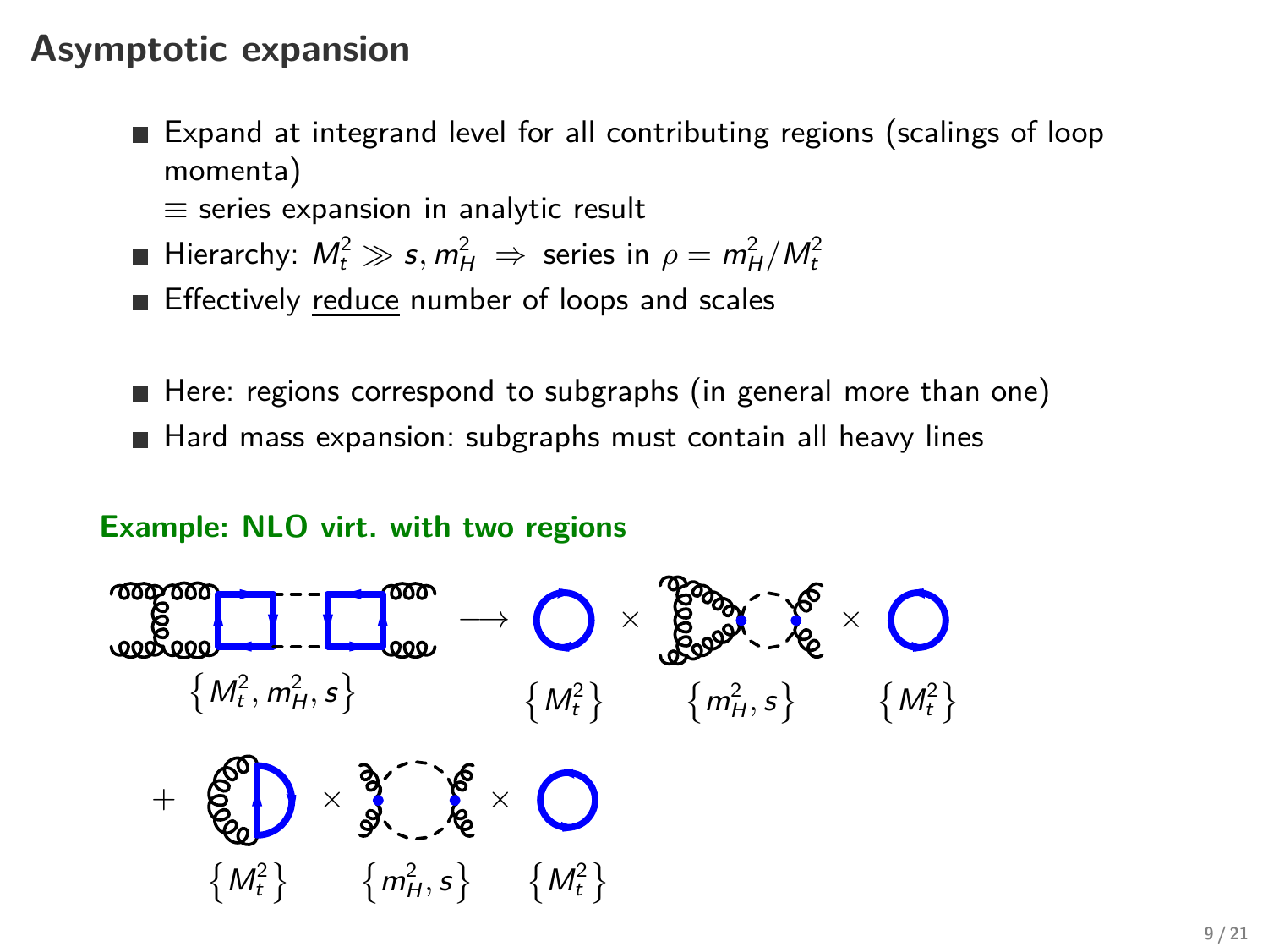# **Calculation (toolchain)**

#### **Reduction**

- **1** Generate Feynman diagrams QGRAF [Nogueira; '93]
- **2** Select diagrams with specific cuts for  $gg \to gg$  (17 millions) filter [JH, Pak; (unpublished)]
- **<sup>3</sup>** Map diagrams to topologies ( ← graph information) exp [Harlander, Seidensticker, Steinhauser; '98]
- **<sup>4</sup>** Reduction to scalar integrals ( ← generic topologies) FORM [Kuipers, Ueda, Vermaseren, Vollinga; '13]
- **<sup>5</sup>** Reduction to master integrals ( ← basic topologies)  $gg \rightarrow gg$ : rows [JH, Pak; (unpublished)]  $gg \to hh$ : FIRE [Smirnov]
- <span id="page-10-0"></span>**6** Minimal basis of master integrals TopoID [JH, Pak]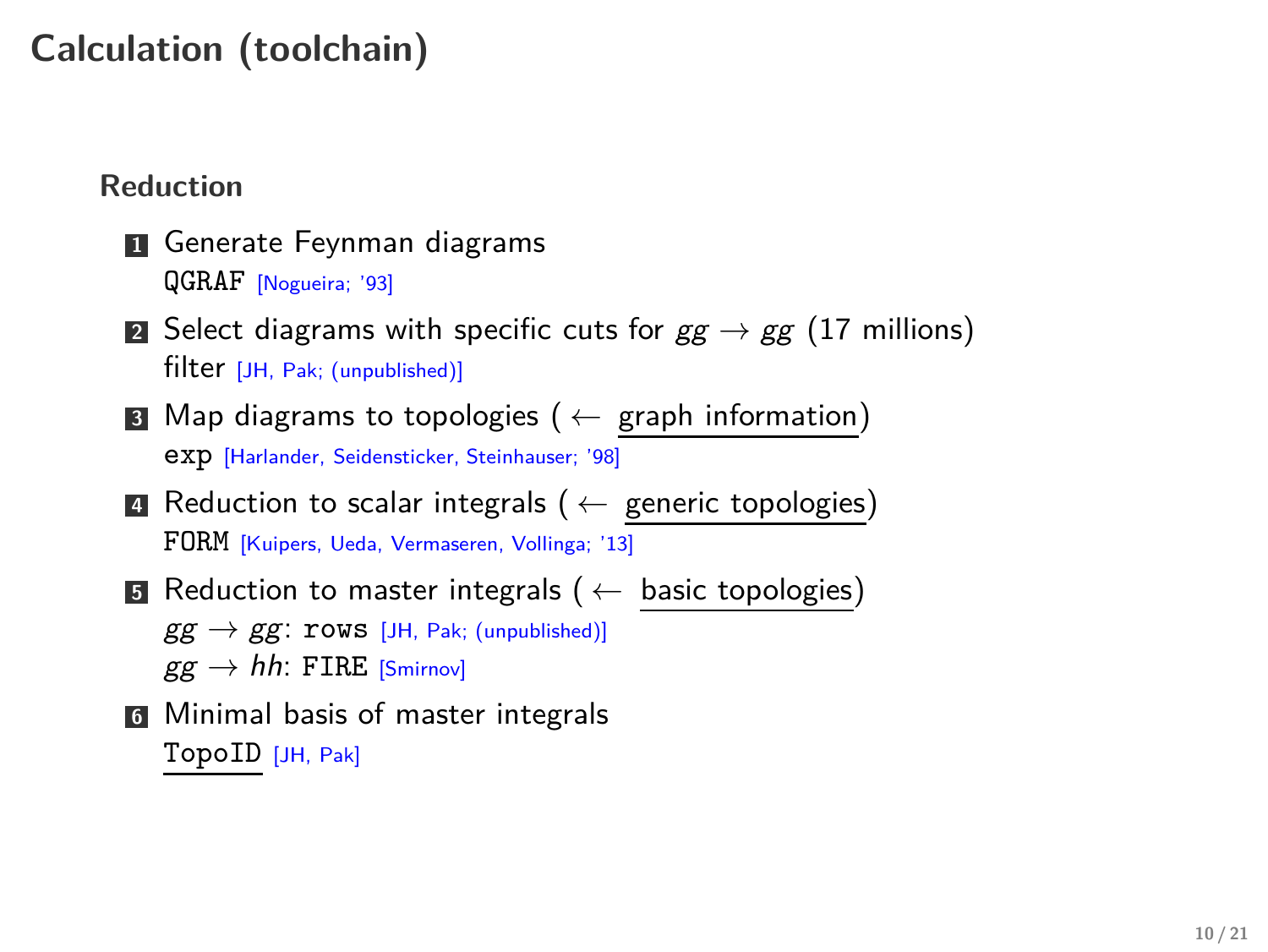**LO topology:**



**Virt. NLO topologies:**



**Real NLO topologies:**



(shaded Higgs line cannot be cut)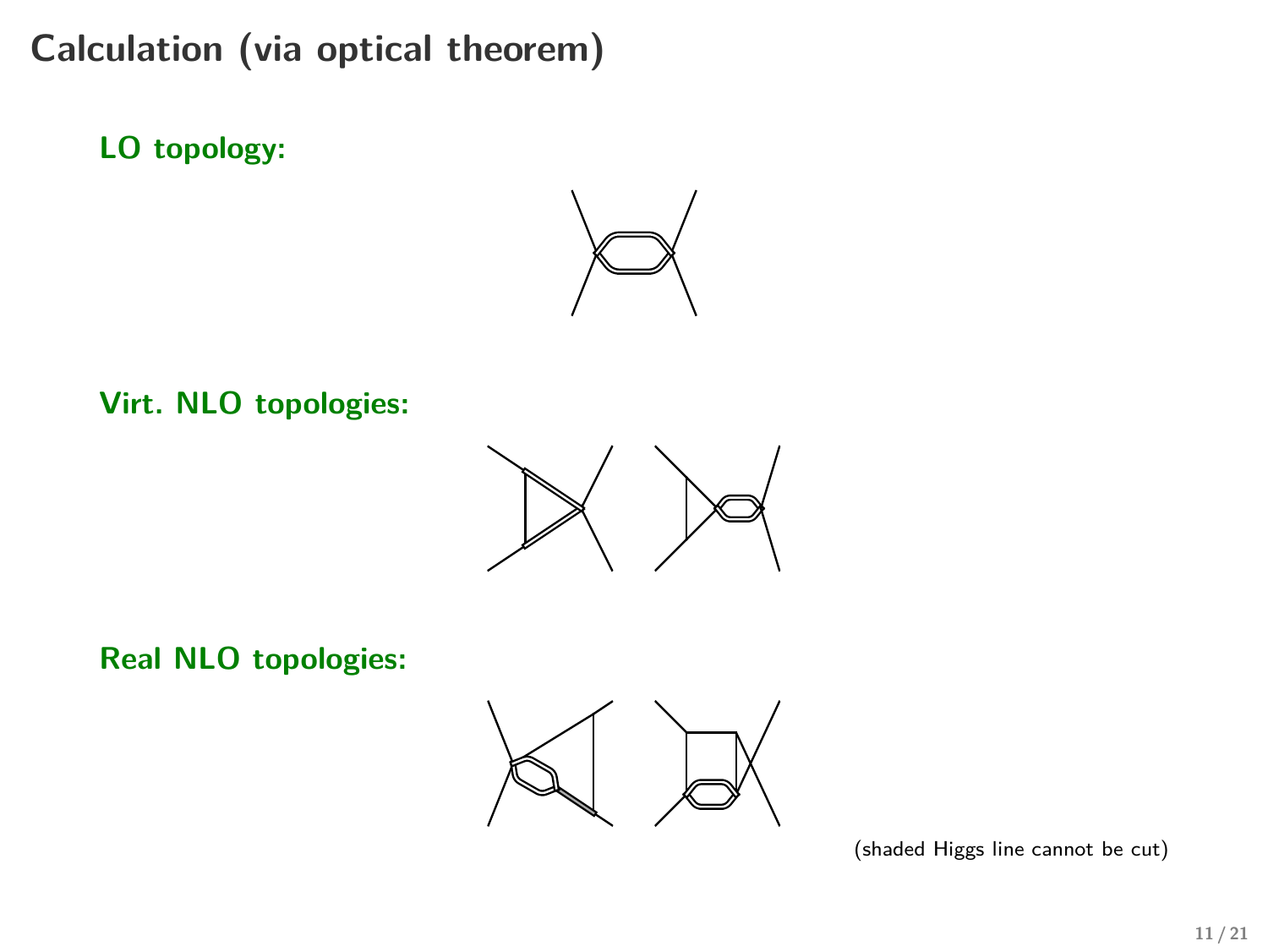**Virt. NNLO topologies:**



Note:

- Different regions in asymptotic expansion  $\Rightarrow$  different loop-orders
- $\blacksquare$  Here: multiplied with 1- to 3-loop massive tadpoles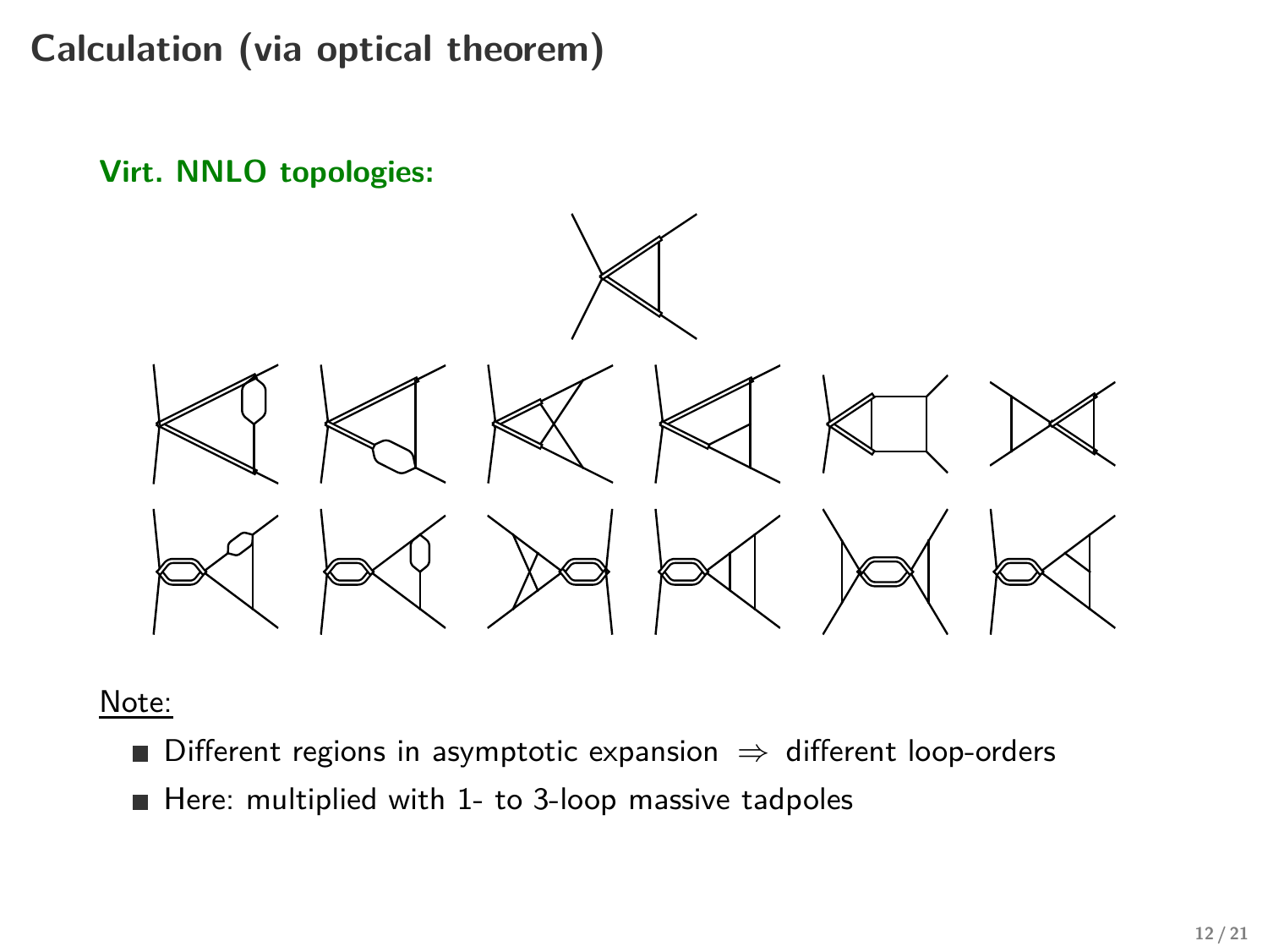**Virt. and real LO-NLO master integrals:**



**Virt. NNLO master integrals (in addition):**

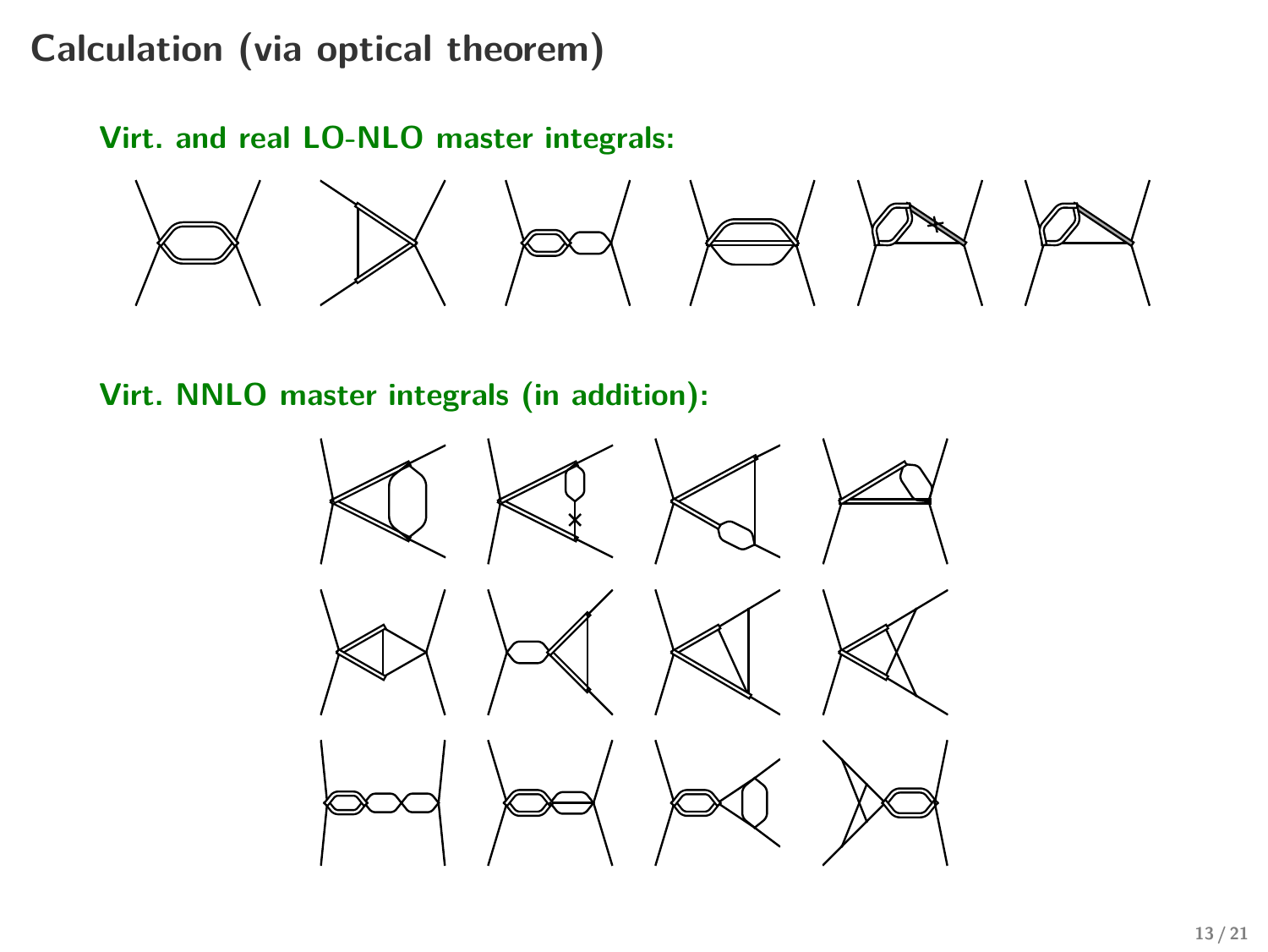- $\blacksquare$  NLO: 3 real and 1 virtual ( $+$  2-loop tadpoles) master integrals
- NNLO master integrals:
	- 3-loop: 1-loop phase space  $\times$  2-loop form factors
	- 2-loop: massless sub-loops; same approach as one NLO

Phase space integrals depend on  $s=(q_1+q_2)^2$  and  $m_{H}$ 

■ Derive 1-dimensional integral representation: e.g. for the simplest NLO case (cf. fourth diagram on previous slide)

$$
I_1 = N s^{1-2\epsilon} \delta^{5/2-3\epsilon} \int_0^1 \frac{d\mu}{\sqrt{1-\mu\delta}} (1-\mu)^{1/2-\epsilon} \mu^{1-2\epsilon}, \quad \delta = 1 - \frac{4m_H^2}{s}
$$

Expand up to  $\mathcal{O}\big(\delta^{100}\big)$  on NLO,  $\mathcal{O}\big(\delta^{10}\big)$  on NNLO  $\Rightarrow$  very good convergence, small impact on numerics  $\Rightarrow$  analytic results for partonic cross sections

Note: All master integrals for the amplitude available in the literature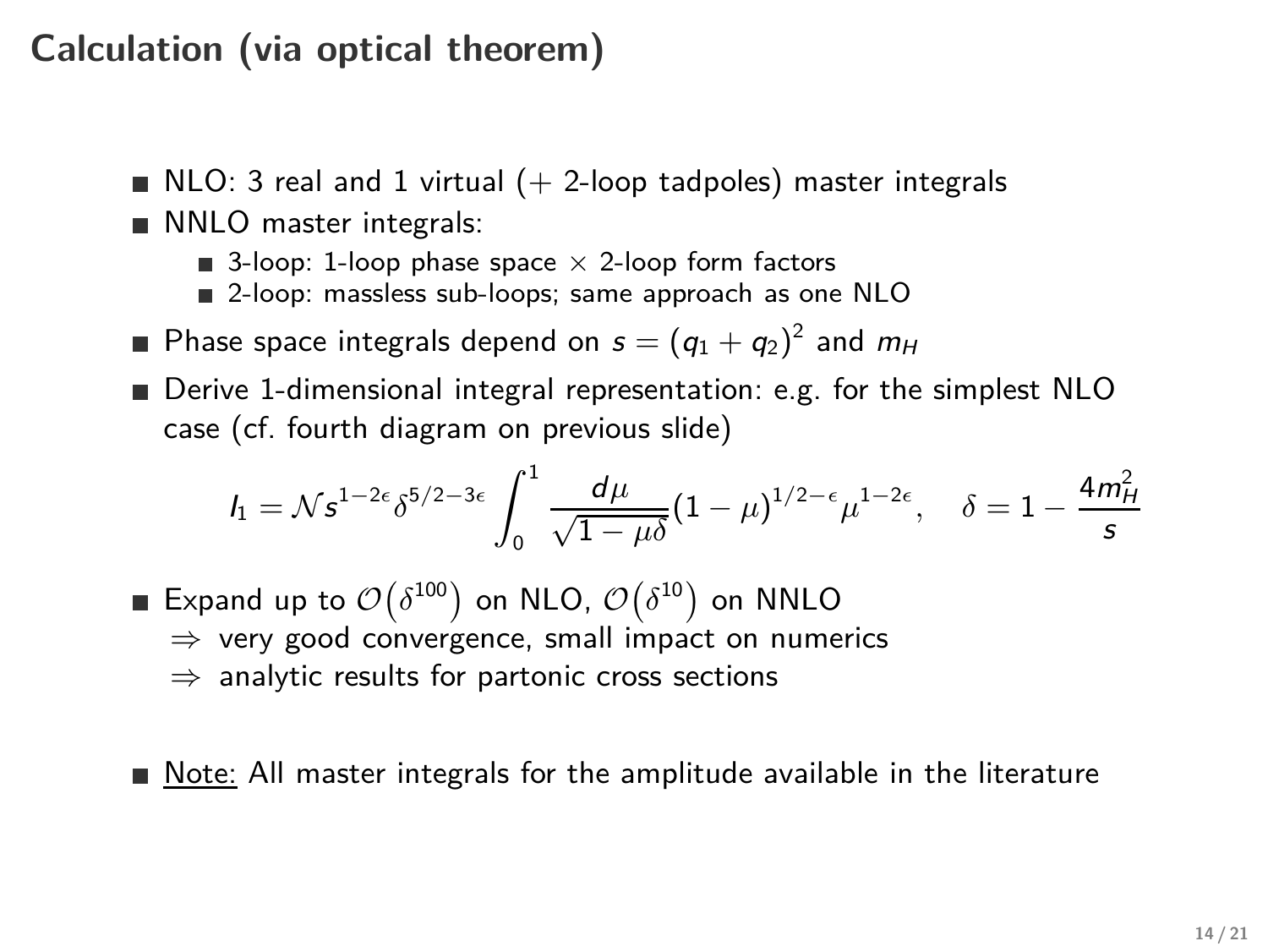# **Splitting in soft-virtual and real contributions at NLO**

■ Partonic NLO correction; total factorization



Using  $\mu = 2m_H$  (also in the following)

Different behavior for higher orders in *ρ* expansion:

**SV** increasing

<span id="page-15-0"></span>**H** descreasing (flat for  $\sqrt{s} \gtrsim 400$  GeV)

 $\Rightarrow$  SV numerically dominant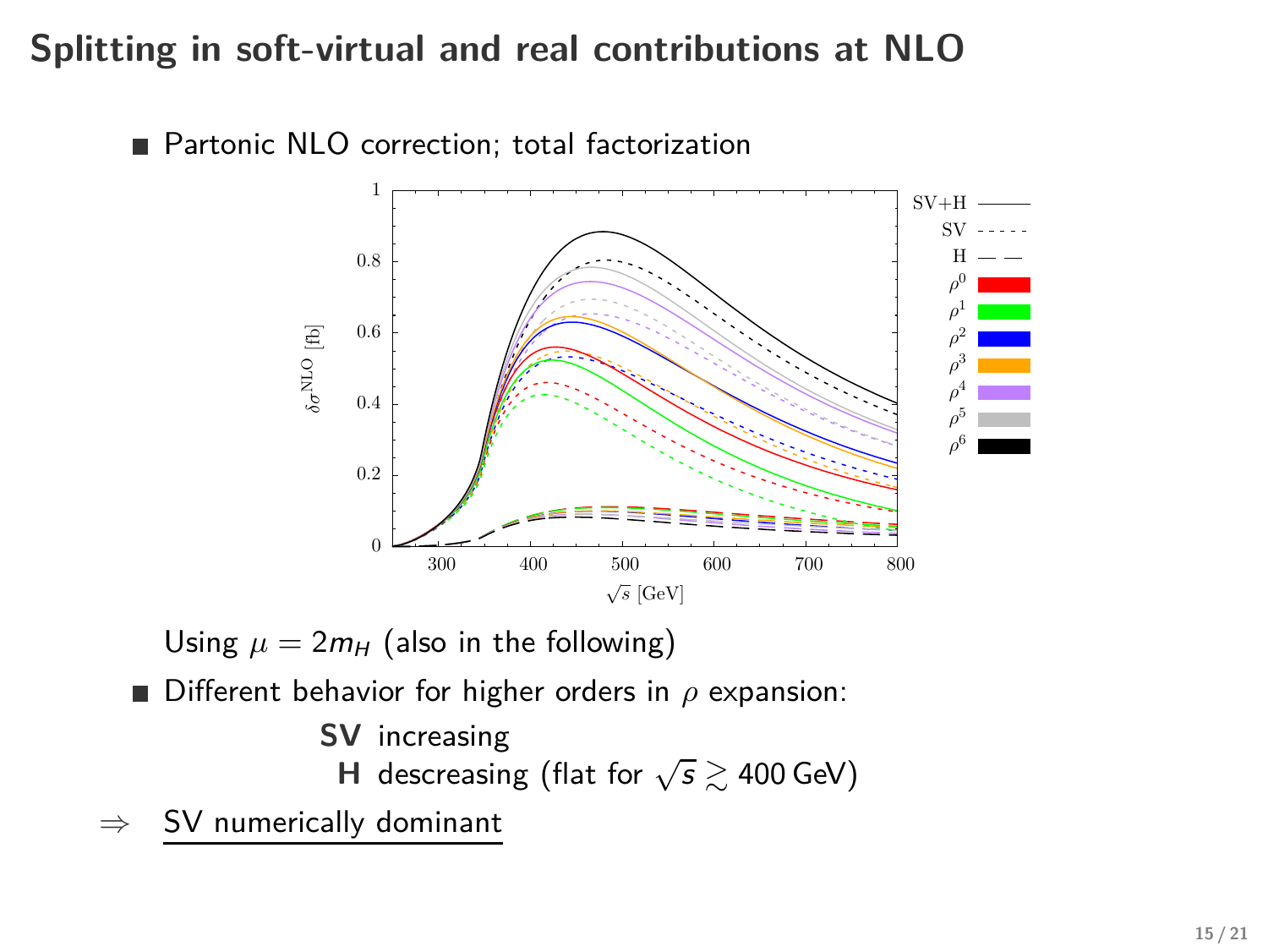# **Total vs. differential factorization (DF) at NLO**

■ DF applied only to SV part; H treated via total factorization (i.e. identical)



Maxima of DF curves at lower  $\sqrt{s}$ ; smaller cross sections

 $\Rightarrow$  Improvement of convergence: difference of  $\rho^0$  and corrections to  $\rho^6$  (for  $\sqrt{s} = 400$  GeV): 0*.*25 fb vs. 0*.*05 fb

(Partonic K-factor: behavior at top quark pair threshold not washed out)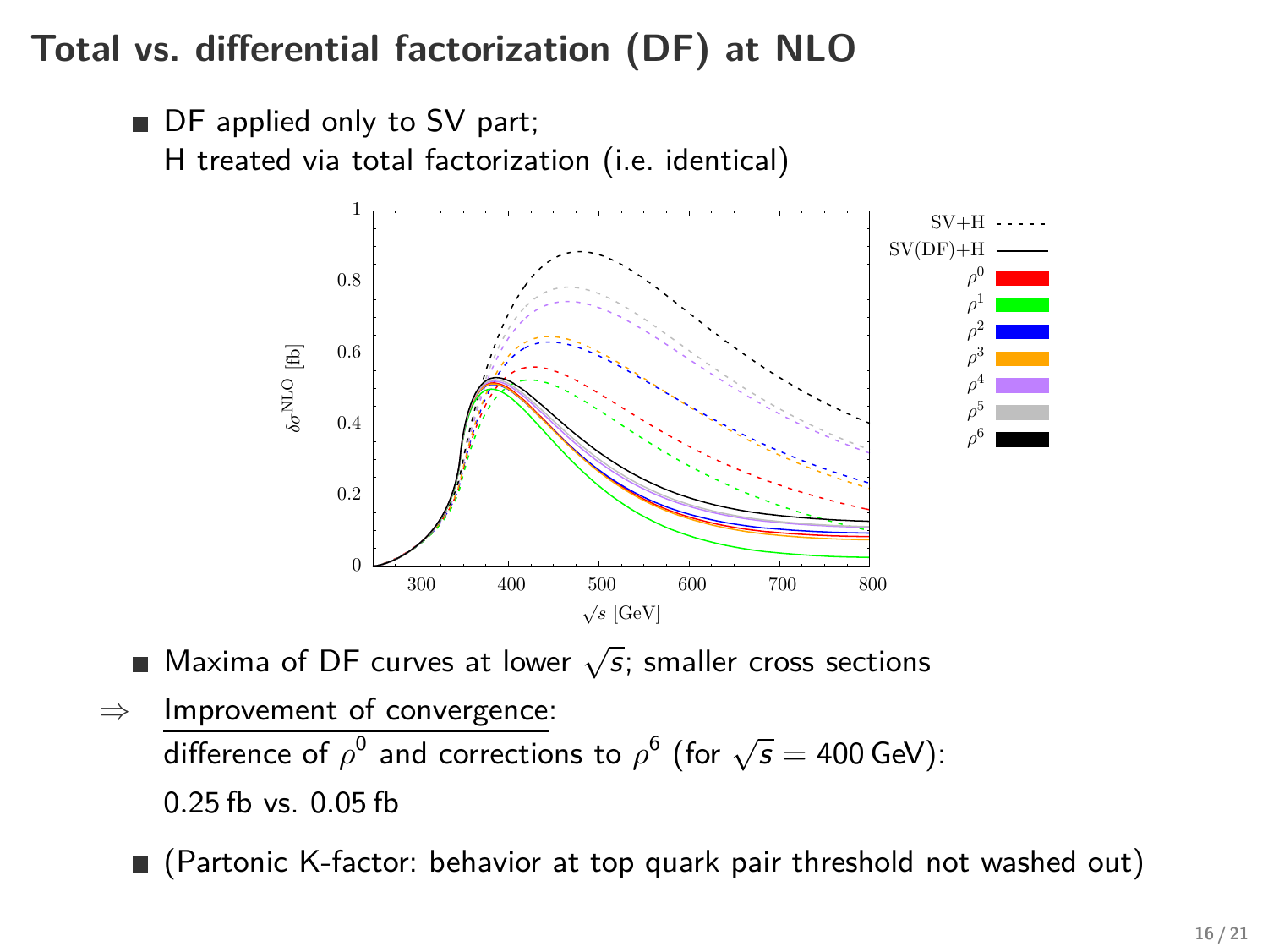## **Hadronic cross section and K-factor**

Technical upper cut on  $\sqrt{s}$  (good proxy to  $Q^2$ ):

$$
\sigma_H(s_H, s_{\rm cut}) = \int_{4m_H^2/s_H}^{1} d\tau \left(\frac{d\mathcal{L}_{gg}}{d\tau}\right)(\tau) \sigma(\tau s_H) \theta(s_{\rm cut} - \tau S_H)
$$

 $\sqrt{s_{\rm cut}} \rightarrow \infty$ : total cross section for 14 TeV



■ Spread of  $\rho$ -orders  $\Rightarrow$   $\pm 10\%$  uncertainty of EFT at NLO due to  $M_t$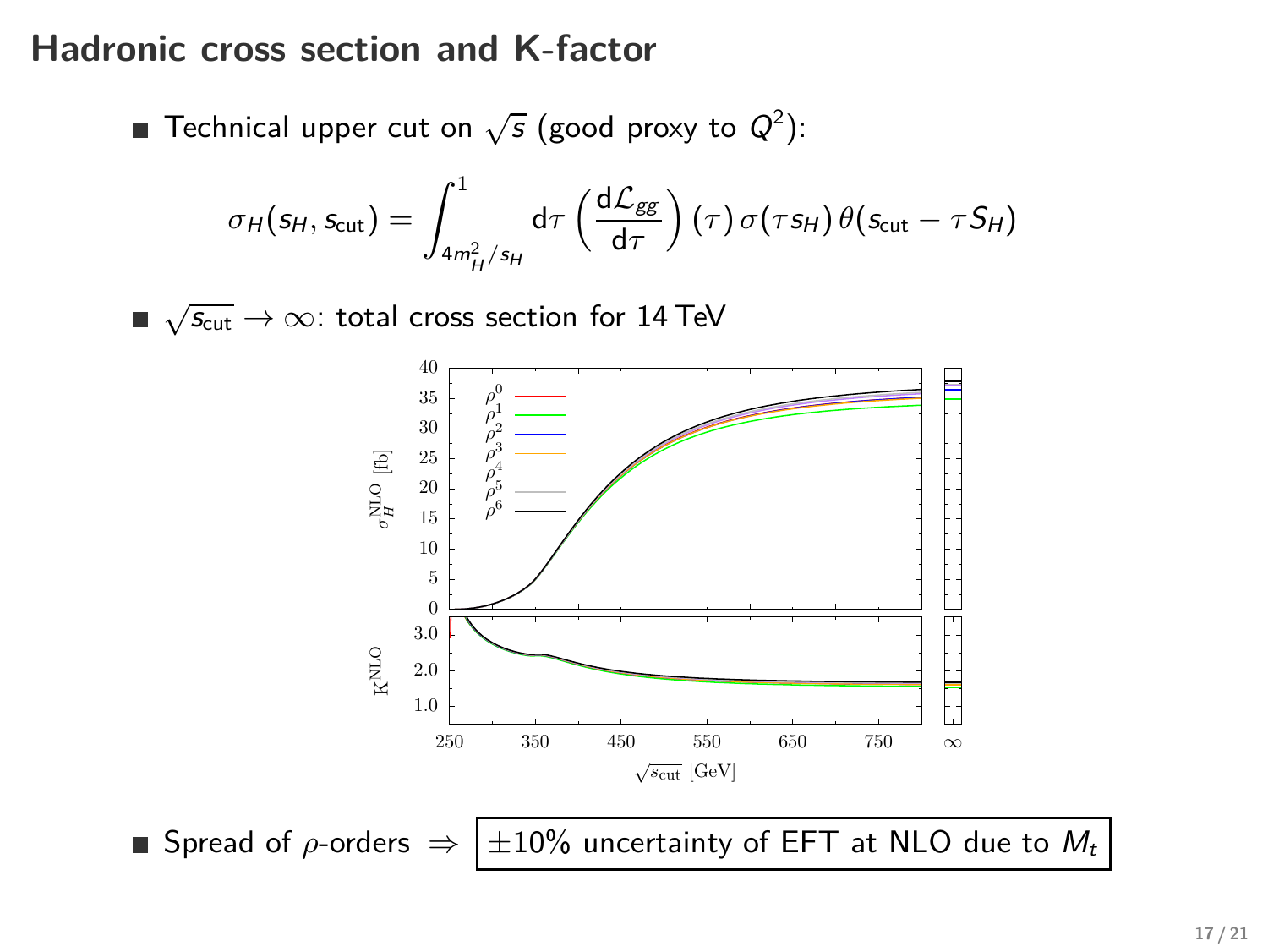# **Revisiting NLO**

**Lessons from NLO for NNLO:**

- SV approximation contructed for  $z \rightarrow 1$ ;  $G_{SV}(z)$  can be replaced by  $f(z) G_{SV}(z)$  with  $f(1) = 1$ Splitting into SV and H not unique
- **■** Tune  $f(z)$  at NLO such that  $σ ≈ Σ$ <sub>SV</sub>
- $\Rightarrow$   $f(z) = z$  accurate to 2%
	- Replace RGE logarithms  $(\sqrt{s} \approx Q^2)$  in the soft limit):

 $\Rightarrow$   $\log(\mu^2/s) \rightarrow \log(\mu^2/Q^2)$ 

**Discrepancy to [Maltoni, Vryonidou, Zaro; '14]:**

- Real corrs.: treated exactly; Virt. corrs.: EFT result
- Claim: -10% correction at NLO
- $\blacksquare$  Difference due to treating  $M_t$  dependence for real and virt. corrs. as consistent  $1/M_t$  expansion or not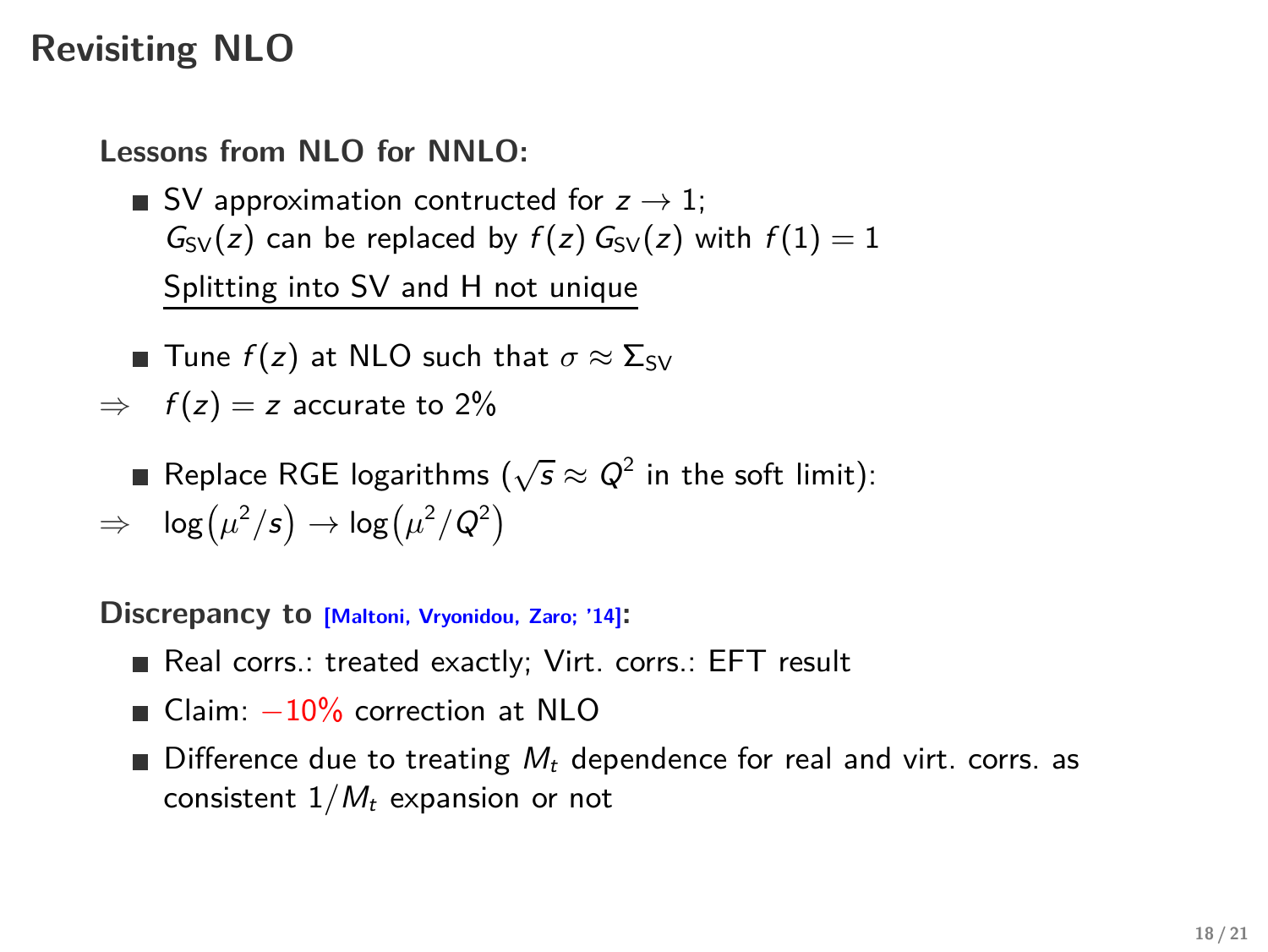# **NNLO SV corrections**



- EFT result plus  $\rho$  and  $\rho^2$ -terms
- Peaks at smaller  $\sqrt{s}$
- Same pattern of *ρ*-corrections

- Conv. up to  $\sqrt{s_{\rm cut}} \approx 400$  GeV
- $\rho$  and  $\rho^2$ -corrections:  $\pm 2.5\%$
- $\Rightarrow$  M<sub>t</sub>-uncertainty at NNLO: 5%

(NNLO corrs.  $\approx 20\%$ )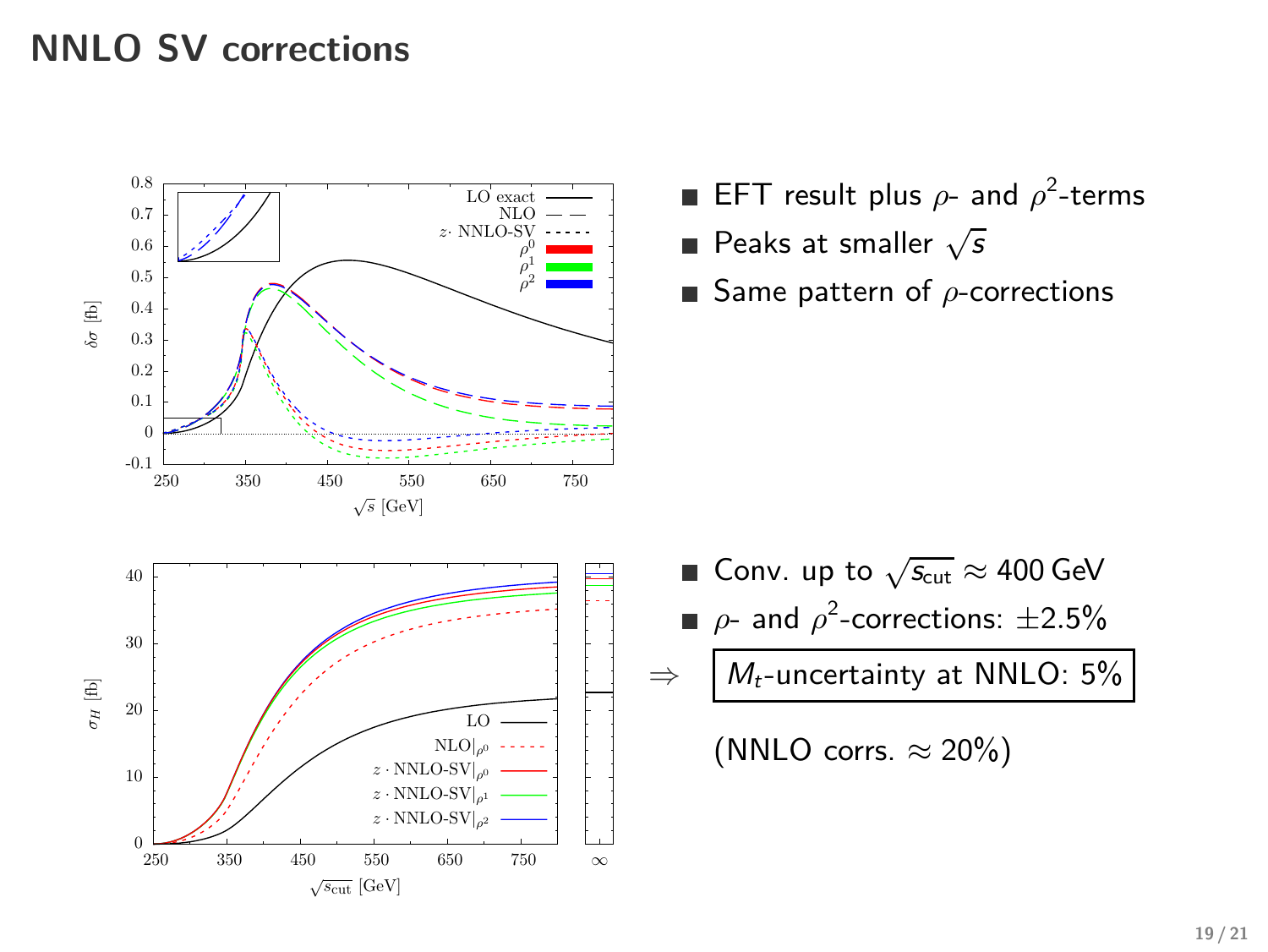## **NNLO SV K-factor**



Behavior at top threshold not washed out

Strong raise close to threshold  $\Leftarrow$  steeper NNLO correction

 $\blacksquare$  For total cross section:  $K_H^{\text{NNLO}}$  $≈ 1.7 - 1.8$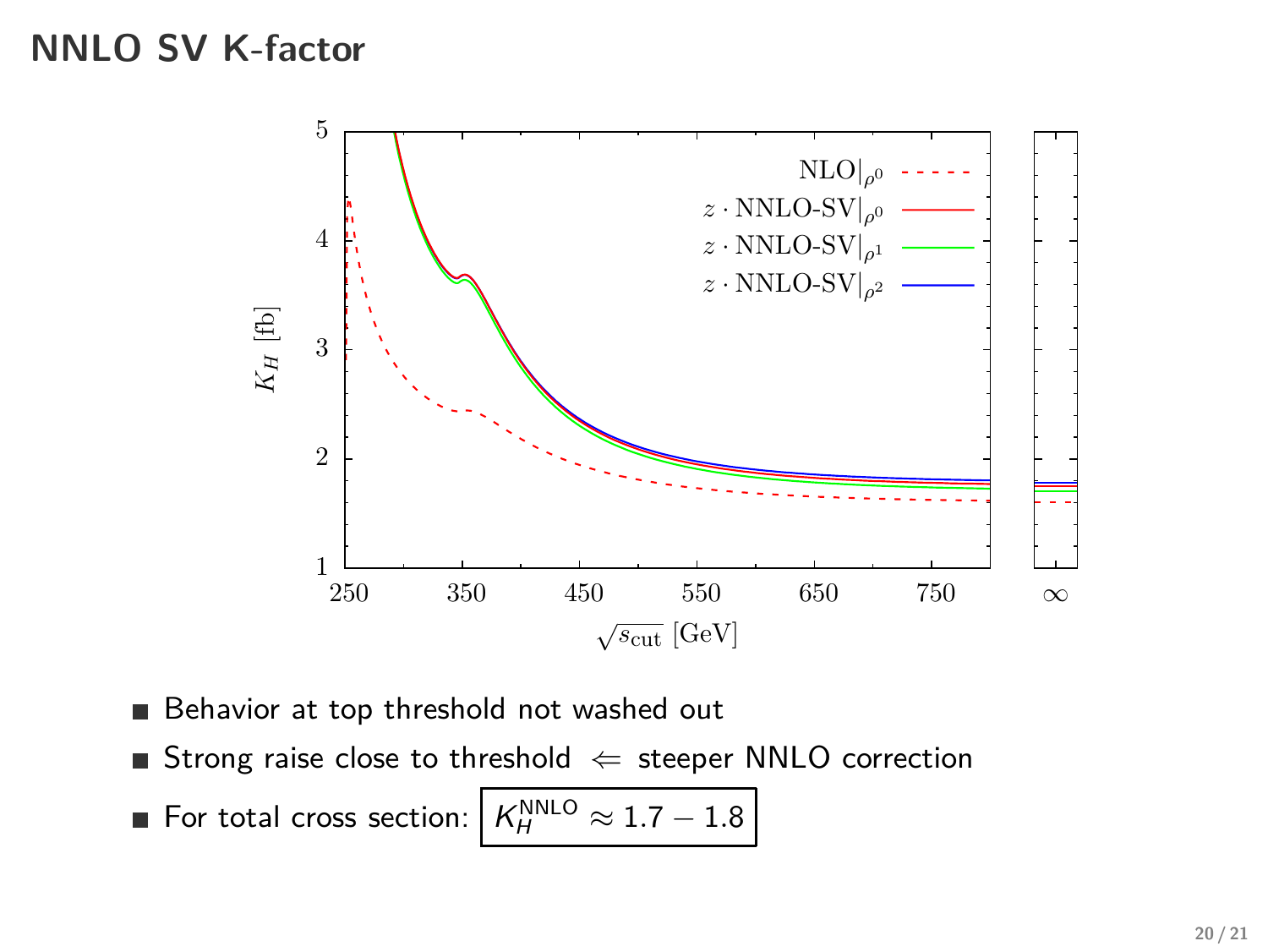# **Conclusion and Outlook**

- Real corrections at NLO via opt. theorem; employ SV approx. at NNLO
- Computed expansion to  $\mathcal{O}\big(1/M_t^{12}\big)$  at NLO,  $\mathcal{O}\big(1/M_t^4\big)$  at NNLO
- **Improvement of convergence by differential factorization**
- Uncertainty of EFT results due to  $M_t$ :

10% at NLO, 5% at NNLO

- Small- $\sqrt{s}$  behavior as benchmark for exact calculations
- $\blacksquare$  1/ $M_t$  corrections for real contributions at NNLO?
- Adapt approximation procedure to match exact NLO calculation  $\Rightarrow$  Improved NNLO prediction

# **Thank you for your attention!**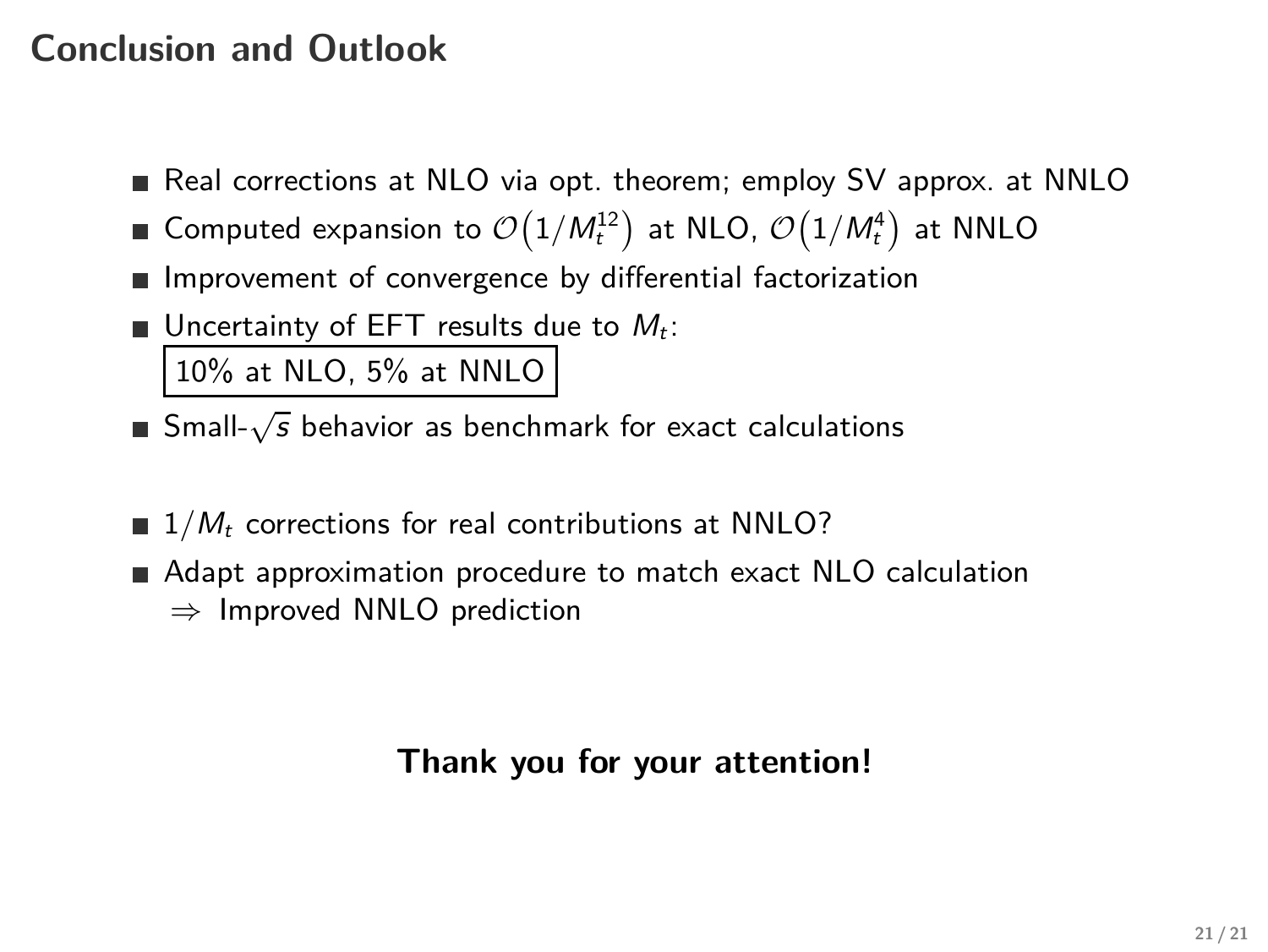## **Partonic NLO K-factor**



Note: Behavior around top quark pair threshold not washed out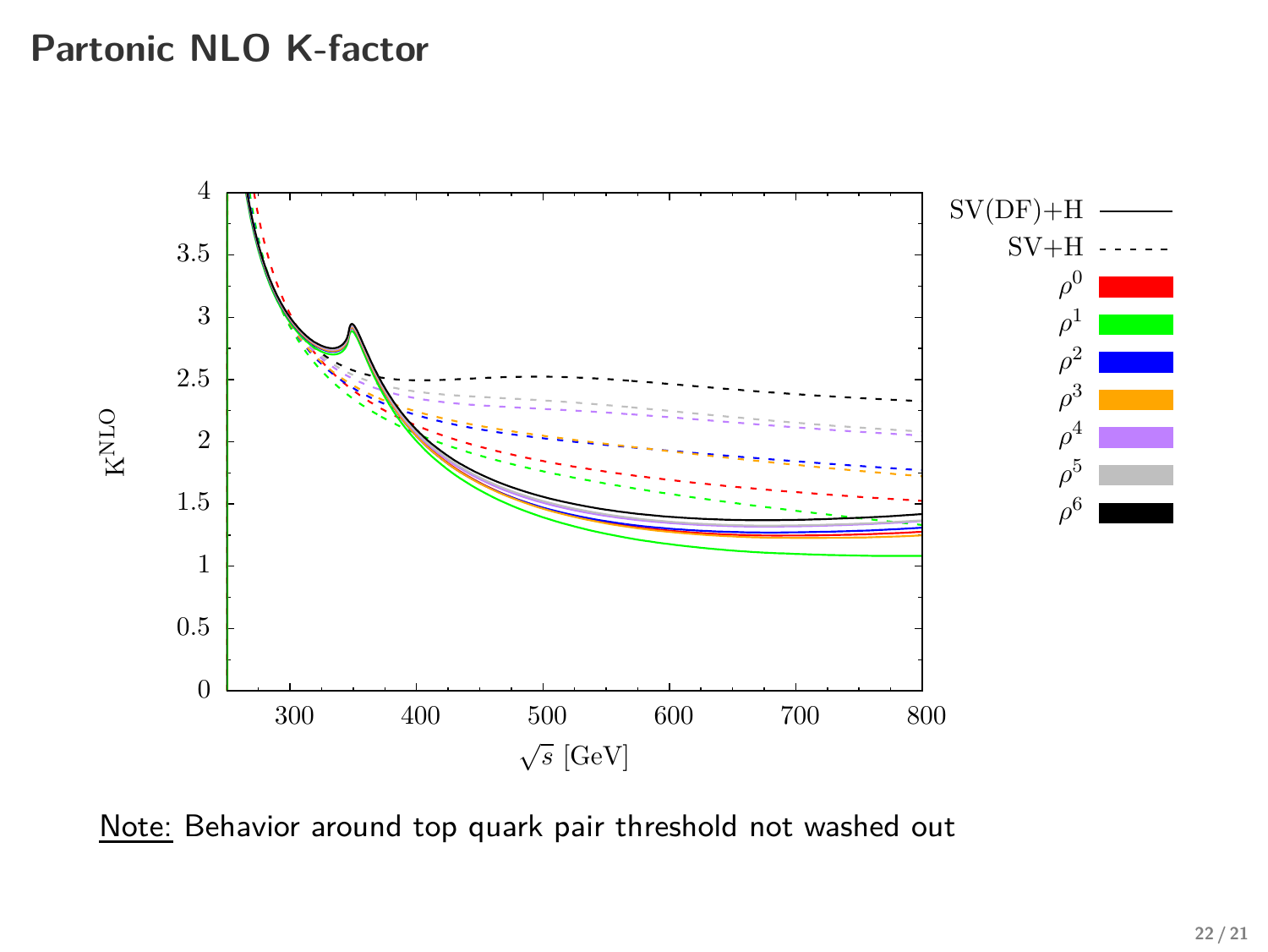**Splitting into real and virtual corrections at NLO**



#### Note:

- $\blacksquare$  R and V separately divergent; only finite contributions shown;
- Dominant positive shift from virtual corrections
- Different correction patterns (R negative, V positive)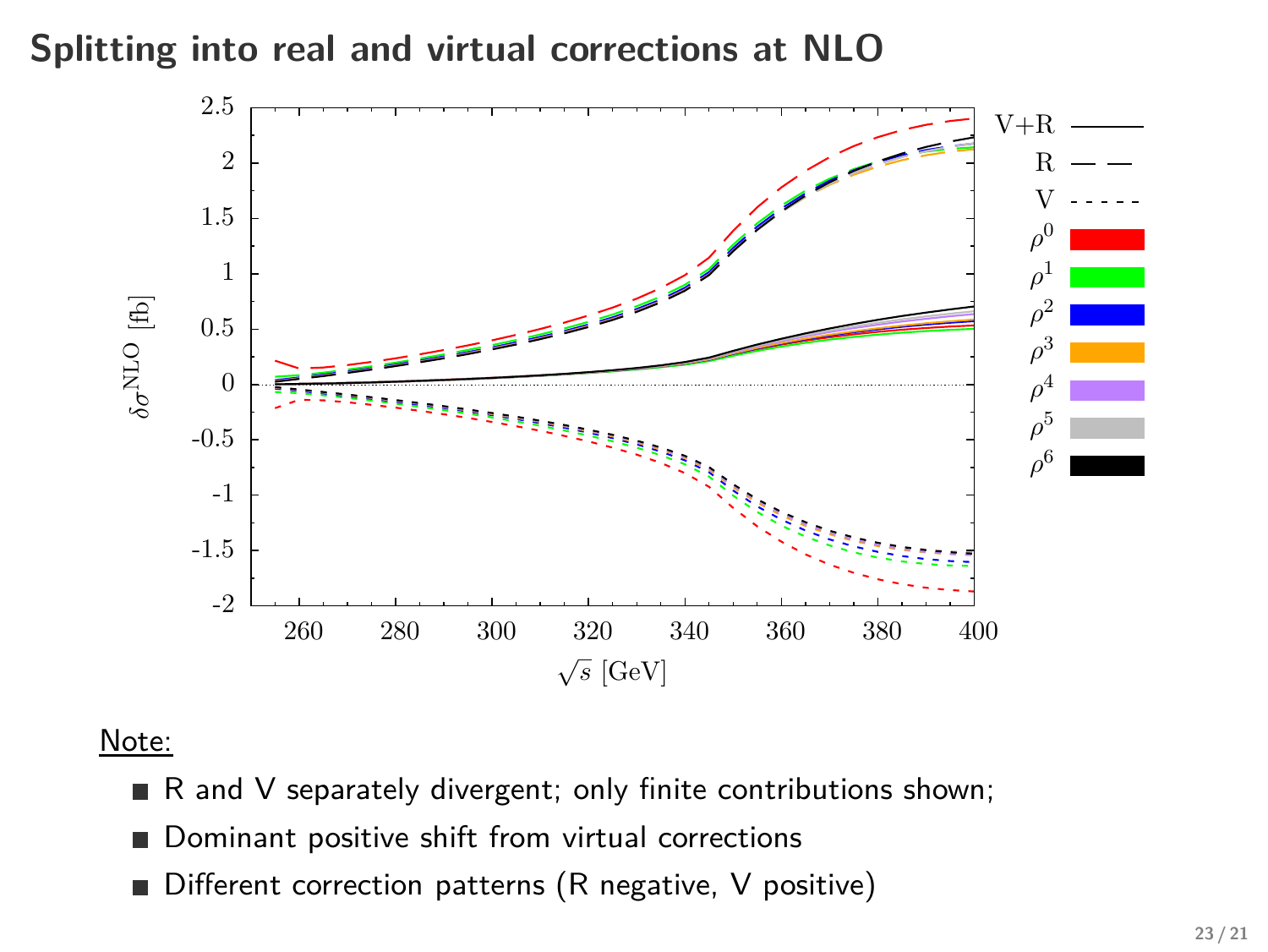# **Total vs. differential factorization without hard contributions at NLO**